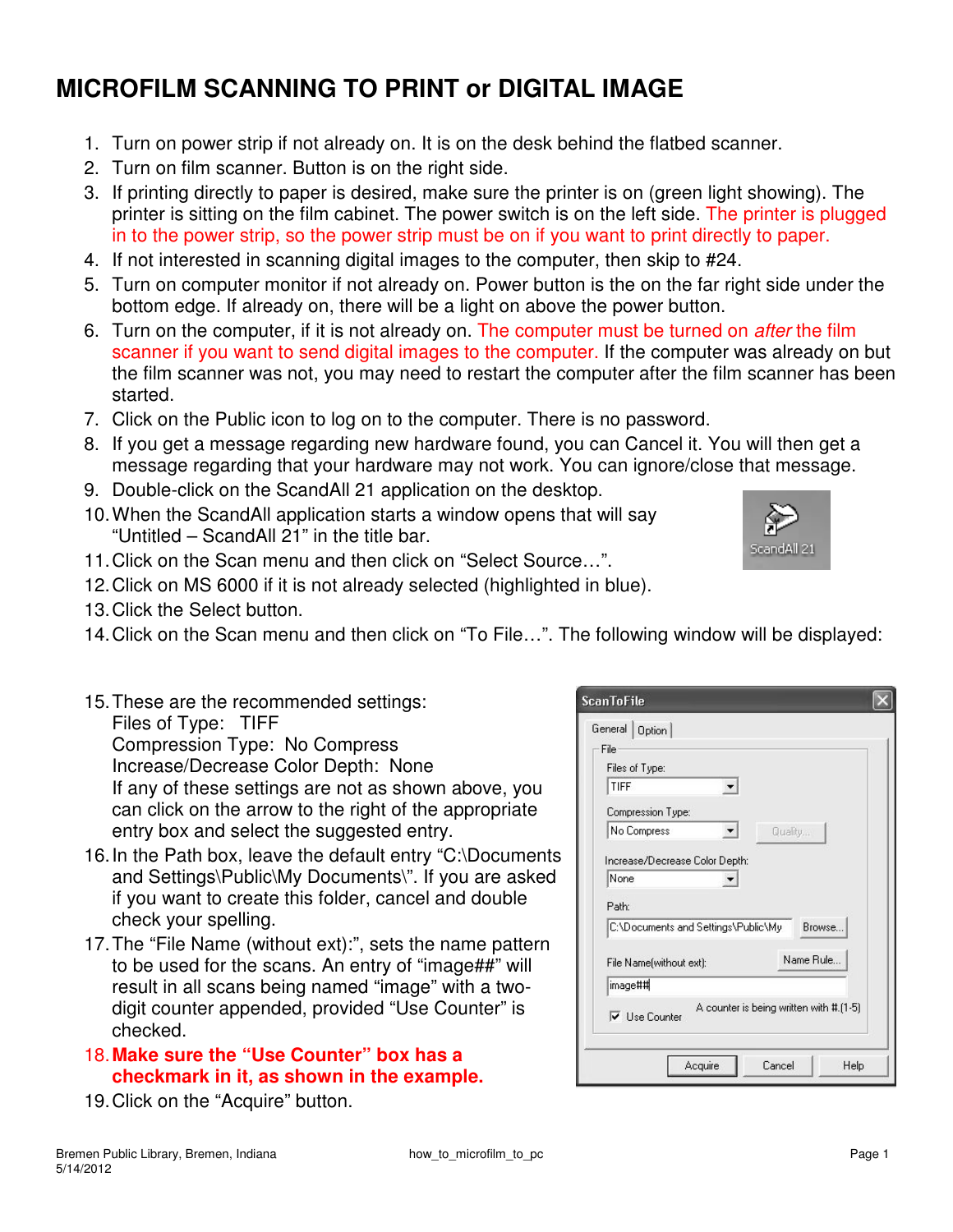- 20. The Minolta Scanner Setup window shown below should appear. If you get an error, try the steps at the end of these instructions.
- 21. These are recommended settings for the Minolta setup:
	- a. Resolution (DPI): 400
	- b. Paper Size: 8.5" X 11"
	- c. Image Type: Black/White
	- d. Film Type: Negative Almost all of our films are positive. For average quality films, scanning as negative and then doing an inversion on the scanned image results in a better quality text image than scanning as positive. An exception is film that is very dark or photographs, which may yield a better image if scanned as positive.
	- e. Automatic brightness is checked

| Scan Settings                                                                   | In<br>$\circ$                                                                           |                |
|---------------------------------------------------------------------------------|-----------------------------------------------------------------------------------------|----------------|
| Resolution (DPI)                                                                | < <rew< td=""><td></td></rew<>                                                          |                |
| 400                                                                             | Step>                                                                                   |                |
| Paper Size                                                                      | <step< td=""><td></td></step<>                                                          |                |
| $8.5'' \times 11''$                                                             | -6                                                                                      |                |
| Image Type                                                                      |                                                                                         |                |
| Black/White<br>▼                                                                | Status.                                                                                 |                |
| Image Adjustment<br>Original is Photo<br>Film Type<br>Negative<br>▾<br>Advanced | <b>Brightness and Contrast</b><br>Automatic Brightness<br><b>Brightness</b><br>Contrast | 15             |
|                                                                                 |                                                                                         | $\overline{7}$ |

### f. **Make sure that "Batch Scan Mode" is checked in the upper left corner**.

22. You should not need to change the Advanced settings. They are listed below for reference:

- a. Halftone: None
- b. Automatic Mask Mode: Disabled
- c. Auto Lamp OFF: After 15 Minutes Idle
- d. Automatice Deskew: not checked
- e. Auto Frame Elimination: not checked
- f. Initialize Scan Settings From Scanner: not checked
- 23. Leave the Minolta Scanner Setup window open. Do not scan, close, or cancel it.
- 24. Load the film in the scanner, following the directions on the Roll Film Carrier.
	- a. Make sure the Control Unit (Forward/Reverse controller) is in the middle position, not in Forward or Reverse.
	- b. Verify that the Roll Film Carrier is set for 35 mm film. You should clearly see 35 mm in window. If not, pull the right section forward until it stops.
	- c. Mount the film on the left shaft, rotating it until it can be pushed back to reveal about  $\frac{1}{2}$ inch of the shaft. The film should be coming off the reel in a clockwise manner.
	- d. Pull the lever with the large white arrow towards you and lift it up. This reveals the roller underneath it.
	- e. Place the beginning of the film on the exposed roller and feed it in until it starts to slide between the two glass plates.
	- f. Lower the lever with the white arrow.
	- g. Press the Load button the Control Unit. The film should load onto the reel on the right spindle. If nothing happens, go back and check that the controller is in the middle position (see step a above).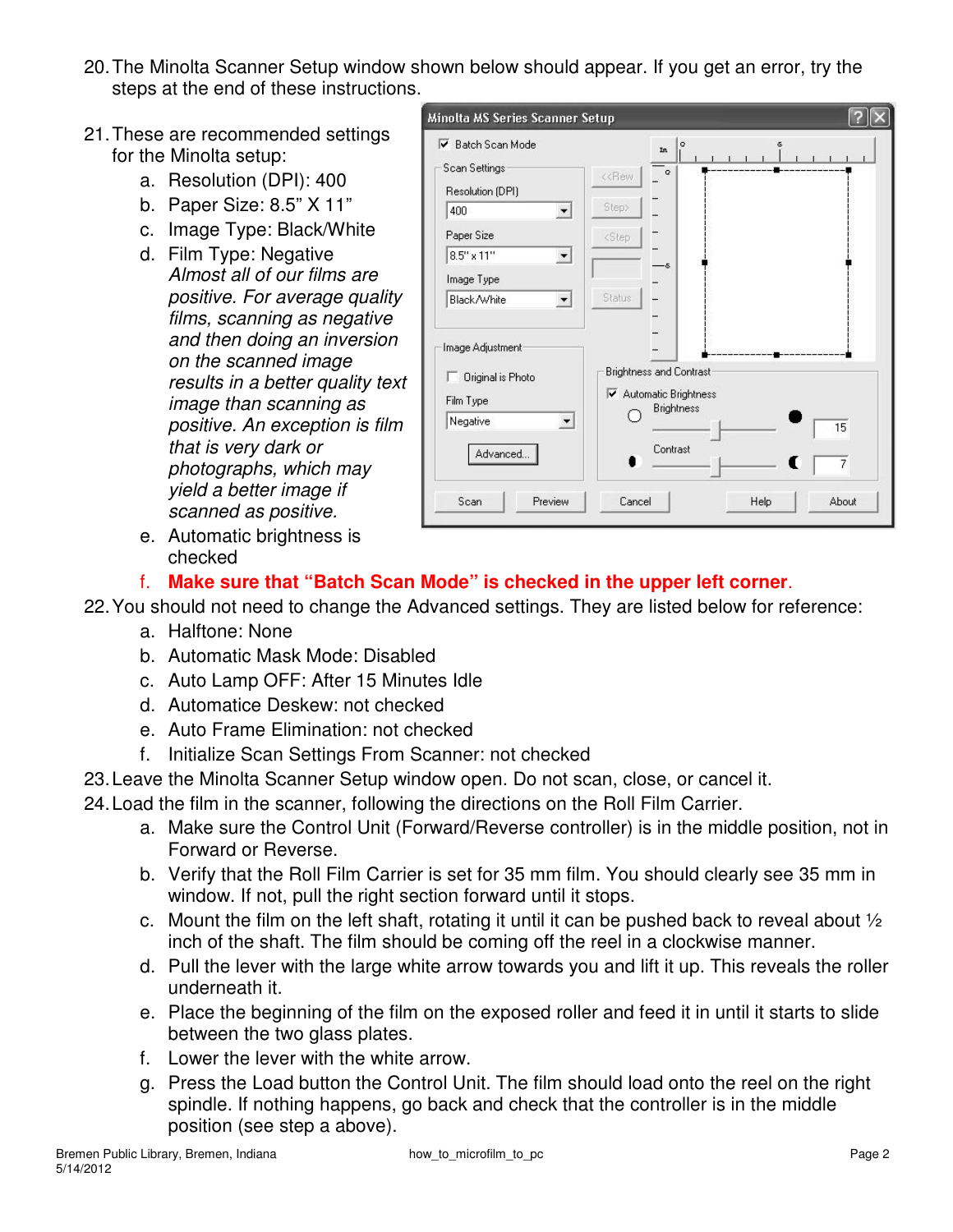- 25. Use the Control Unit to advance and rewind the film. There are four speeds, progressive clicks, for each direction: slow, moderate, fast, very fast.
- 26. Adjusting the image:
	- a. You can **rotate** the image using the knob to the lower right of the viewing window, below the green Start button.
	- b. You can **move** the image perpendicular to the film travel direction using the small knob at the left, front of the Roll Film Carrier.
	- c. Adjust the **zoom** using the large blue wheel above the lens.
	- d. Adjust the **focus** using the large gray wheel above the lens.
- 27. When you find an article you wish to scan, or print, use the appropriate controls to position the article within the black outline on the viewing window, preferably close to the center as the marks can sometimes be slightly off. Large articles may require more than one scan.
- 28. To send a scanned image to the computer (there is no charge for scanning to the computer):
	- a. Recommended settings on the film scanner, indicated by green lights for the following:
		- i. Text Print Mode
		- ii. Nega Film Type (See comment in step 21d. You may want to scan two times, once as Nega and once as Posi.)
		- iii. Auto (light adjustment)
	- b. Verify that 'PC' shows in the LED above the green Start button. If not, press and hold the Shift button and the PC/PR buttons at the same time until the LED changes to "PC".
	- c. If the LED reads "E 1" instead of a "1", the computer may not be set up properly.
	- d. Press the green button to scan the image and send it to the computer.

29. To send a scanned image to the printer (paper copies are 10 cents per page):

- a. Recommended settings on the film scanner, indicated by green lights for the following:
	- i. Text Print Mode
	- ii. Posi Film Type  $-$  Be sure to select Posi for printing to paper
	- iii. Auto (light adjustment)
- b. Verify that the printer to the right of the scanner is on. A green power light shows on the top when the printer is on. The switch is on the far left side. If the printer does not turn on, then verify that the power strip is on.
- c. On the scanner, if the LED above the green Start button reads "PC", then press and hold the Shift button and the PC/PR buttons at the same time until the LED "PC" changes to "1". That indicates that 1 copy will be made. If you press the PC/PR button multiple times, the number of copies increments. Press the Shift button again to reset the number of copies to 1 if needed.
- d. If the LED reads "E 1" instead of a "1", the printer may not be on.
- e. Press the green button to make the print copy.
- f. Pay for your copies at the front desk.
- 30. When done, rewind the film. The 'very fast' speed is hardest on the film. If you use it to rewind the film, please use a slower speed as you near the end/beginning of the film. Rewind the film until it is completely free of the glass plates and roller.
- 31. Leave the Control Unit in the up position on the line between Forward and Reverse.
- 32. Return the film to the box and the box to the cabinet.
- 33. Before shutting off the scanner, if you used the computer, return to the computer and click on the "Done" button in the Minolta Scanning box before shutting off the film scanner or you will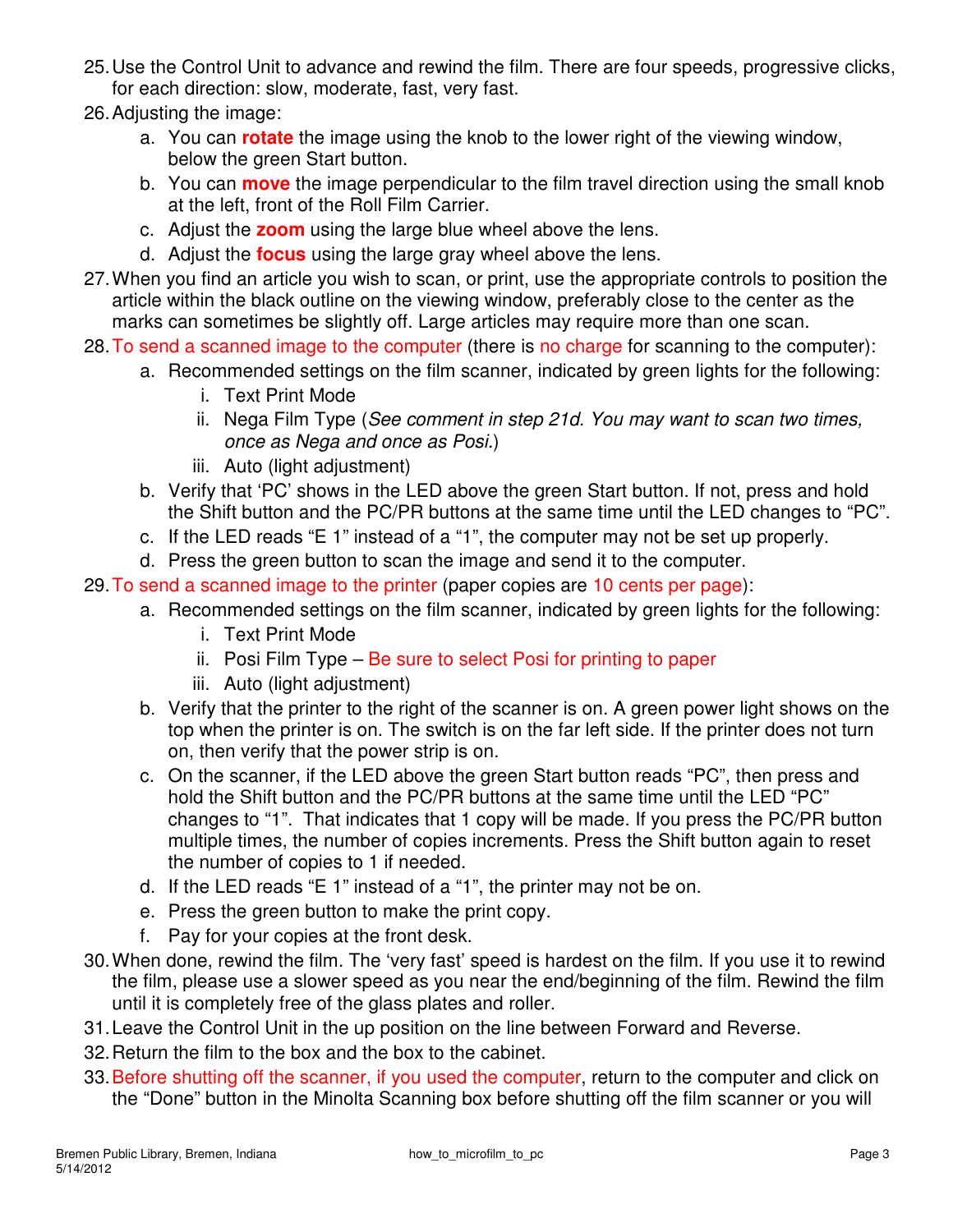get an error on the computer. If you forget, turn the film scanner back on and then click on the

| Scanning Document(s) To:<br>Fujitsu Scan Control2 |      |
|---------------------------------------------------|------|
|                                                   | Done |

Done button.

- 34. Click on the "Cancel" button in the Minolta Scanner Setup Window.
- 35. Close the ScandAll window by clicking on the X in the upper right corner.
- 36. Turn off the scanner.

# **VIEW AND TRANSFER YOUR IMAGES (if scanned to computer)**

- 1. If you followed the setup instructions, your scanned image files should be in the 'My Documents' folder visible on the Desktop. Double-click the folder and the image(s) to view.
- 2. Transfer your files to either a USB flash drive or burn them to a CD. We do not provide either of these items for you.
	- a. If burning to a CD, you can use the Roxio Creator program.
		- i. There is a shortcut on the Desktop for the Roxio program.
		- ii. Delete your files from the computer after you have burned your CD.
		- iii. Remove your CD before shutting down the computer.
	- b. To transfer to a USB drive, you may follow these instructions if you need help:
		- i. Insert the drive in the front of the computer.
		- ii. Your device should be recognized as 'Removable Disk (E:)' and you should receive a prompt asking 'What do you want Windows to do?'.
		- iii. Click on Cancel to close the prompt without taking any action.
		- iv. Double-click on My Documents folder if not already open.
		- v. Click on the Folders button in the toolbar if it is not already selected. The image on the right shows how My Documents window will look with the Folders button selected.
		- vi. Click on the small  $+$  in front of My Computer in the left pane of the window. My Computer should expand to show the E: drive, among others.

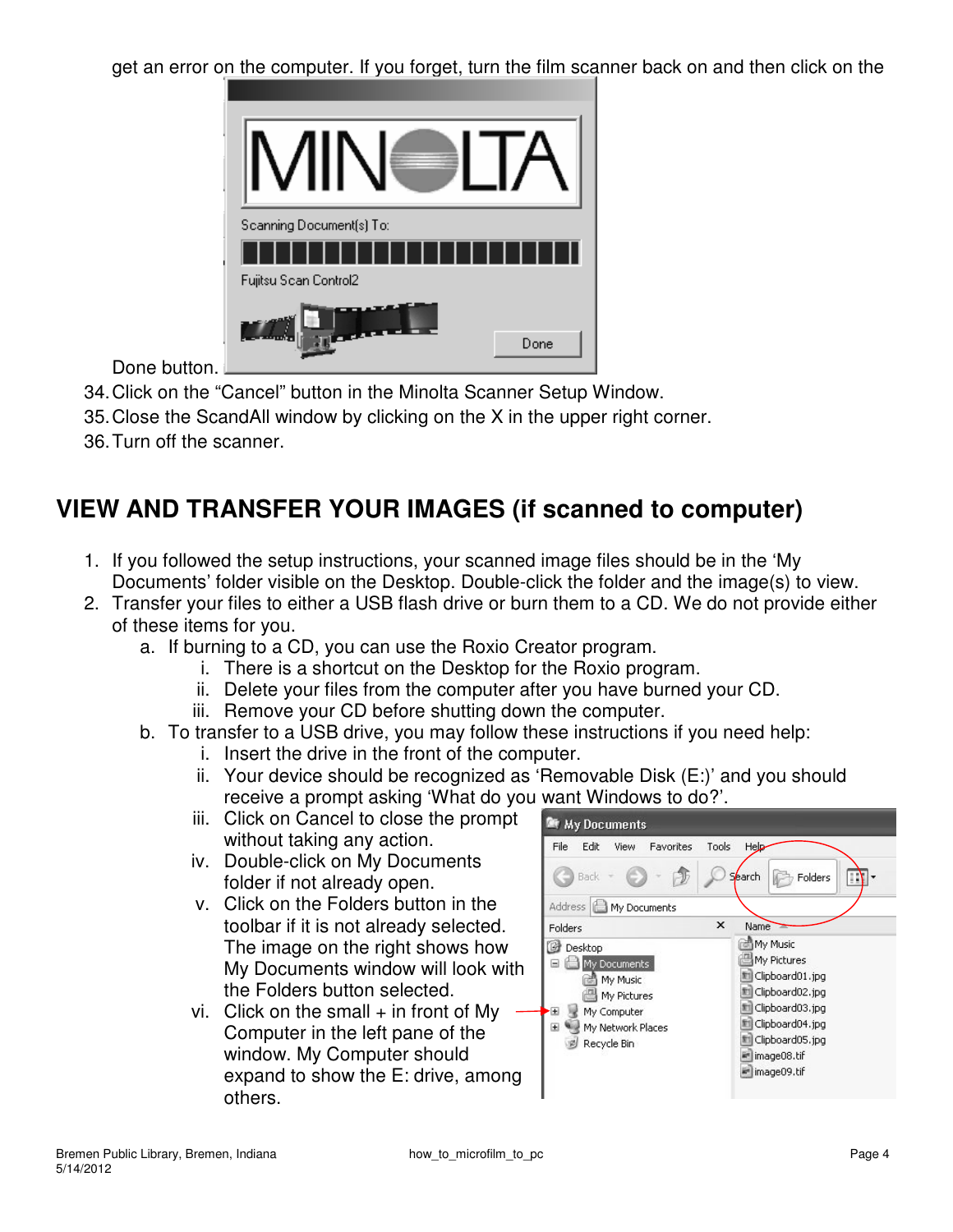- vii. Drag your files from the right pane and drop them on the E: drive in the left pane. You can select multiple files by clicking on the first file and then hold the Shift key down as you click on the last file. If you get a message regarding extra information that may be lost, "Do you want to proceed?", click on "Yes to All".
- viii. Verify that your files are moved to the flash drive and then delete them off of the computer.
	- 1. Click on th Removable Disk (E:) in the left pane and verify the files are shown in the right pane.
	- 2. Click on My Documents in the left pane and verify that My



Documents shows in the Address box under the tool bar.

- 3. Select your files in the right pane of My Documents and then press the Delete key on the keyboard. Verify that you do want to delete the files.
- 37. Shut down the computer by clicking on Start, Turn off Computer.
- 38. Turn off the power strip.
- 39. Remove your flash drive if you used one.

## **OPERATION FAILURE**

If the film scanner is not recognized by the computer, you will get this error.



Try these steps to correct the problem:

- 1. Restart the computer while the film scanner is turned on.
- 2. Open the ScandAll program and try again.
- 3. If you still get the error, close the ScandAll application and proceed to the next step.
- 4. Click on Start button -> Programs -> Minolta -> Twain Data Sources -> Configuration Tool.



A Minolta window will open and search for scanners.